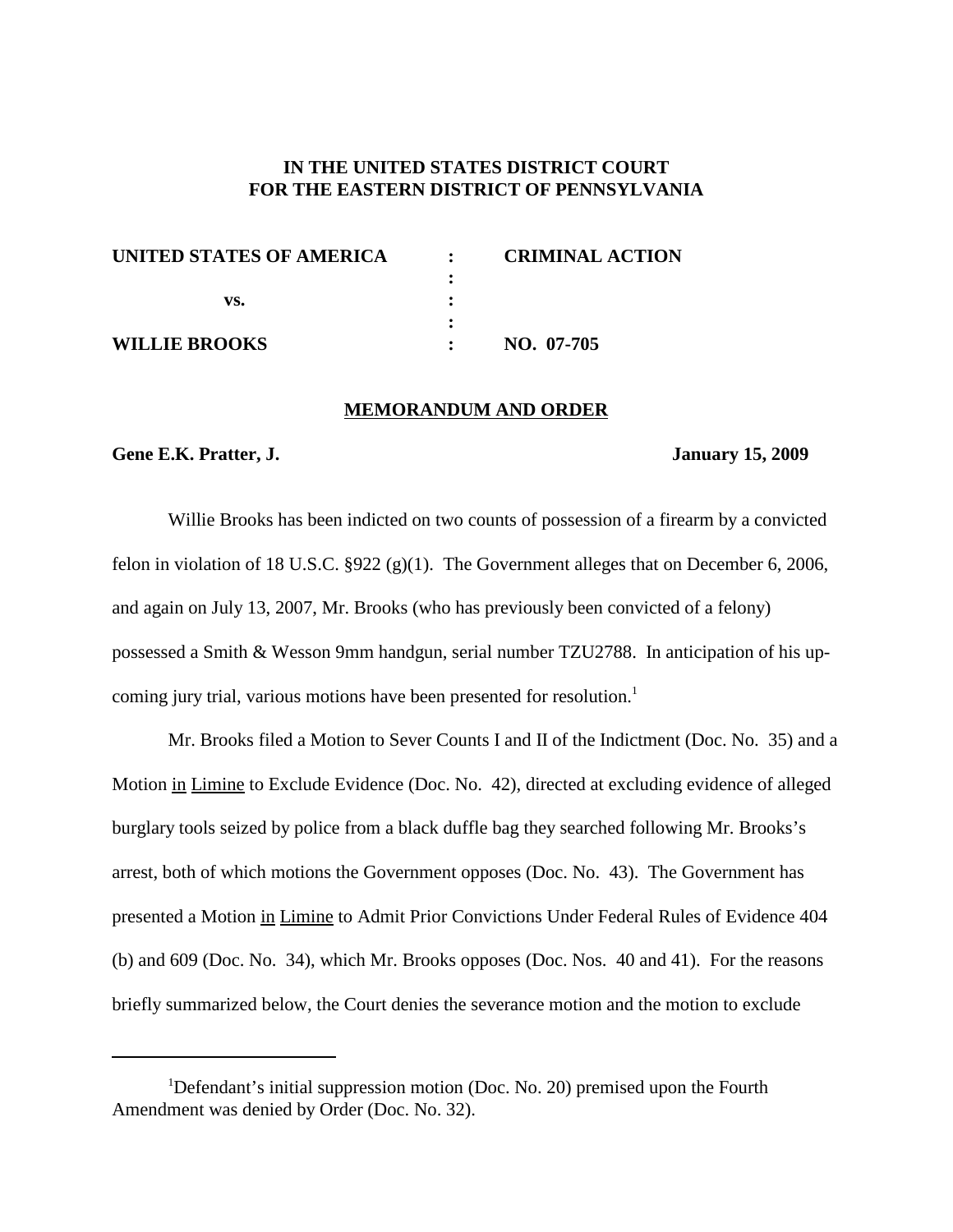from trial the burglary tools seized by the police. The Court will reserve decision on the Government's motion to present evidence of Mr. Brooks's prior burglary convictions, pending the commencement of trial in order to permit the Court and counsel to have a better understanding of what issues may be relevant to the case.

### **FACTUAL BACKGROUND**

This case concerns criminal conduct allegedly undertaken by Mr. Brooks on two occasions, one occurring in Radnor Township on December 6, 2006, and the second on July 13, 2007 in Newtown Township. As to the latter incident, according to the Government, in the early morning hours of July 13, 2007 police officer Paul Deppi observed a gray minivan speed through a red light. When Officer Deppi gave chase, the driver of the minivan fled. Another police officer soon joined the effort. While fleeing, the minivan driver drove into Tyler State Park and collided with the police cars before eventually being halted by the officers. The driver (later identified as Mr. Brooks) refused to yield or to cooperate with the officers. This conduct allegedly prompted the second officer to draw his gun and approach the minivan, while Officer Deppi opted for his taser as an effort to use the minimum force reasonable under the circumstances to subdue and secure Mr. Brooks. Eventually, Mr. Brooks was handcuffed.

The officers conducted an immediate search of Mr. Brooks who was wearing work-type overalls. On his person they found a screwdriver, flashlight and gloves. It was determined that the minivan was registered in Mr. Brooks's name, and it was towed to a secured lot. Law enforcement authorities also learned in relatively short order that Mr. Brooks was on probation in Bucks County and that he had a lengthy history of prior residential burglary convictions. After obtaining a search warrant for the minivan, the police seized from the vehicle a large black duffel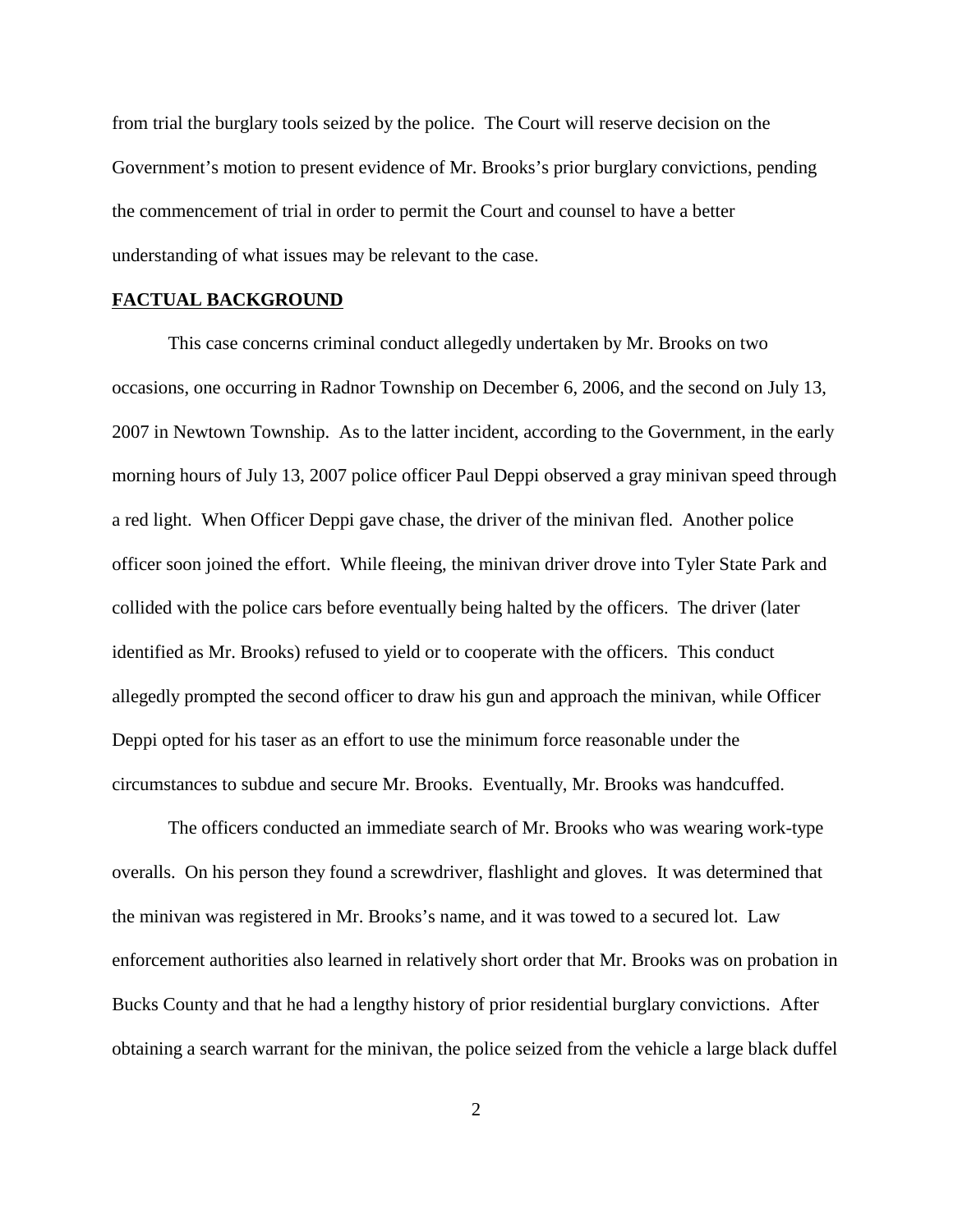bag in which they found a 9mm handgun, serial no. TZU2788 (registered to Mr. Brooks's live-in girlfriend), that was loaded with 15 rounds. They also found in the bag a Pennsylvania license plate (subsequently determined to have been stolen), along with a camouflage mask, an orange mask mimicking "The Thing," a buck knife, binoculars, two pairs of gloves, various maps of Mid-Atlantic states, another loaded magazine for the gun, and a backpack. Elsewhere in the minivan, the search also resulted in seizure of a wallet containing Mr. Brooks's driver's license and credit cards, as well as the vehicle registration in Mr. Brooks's name, \$25 cash, another pair of gloves and a cell phone.

The police processed the gun through the state police's crime lab where it was apparently determined to be a ballistics match to bullets fired at police during an incident in Radnor Township on December 6, 2006, some seven months earlier. The Radnor incident had concerned an early morning hour emergency call to police in order to report a prowler in a residential neighborhood. The prowler had opened fire on the police but escaped apprehension. No witness specifically identified Mr. Brooks as the prowler, though a description of clothing and other physical characteristics was provided. According to the Government, the evidence to be presented will include reference to a cellular phone call from Mr. Brooks to his girlfriend concerning the Radnor incident. The Government contends that Mr. Brooks made incriminating statements during that call.

#### **I. SEVERANCE MOTION**

Any consideration of a motion to sever must begin with Federal Rule of Criminal Procedure 8(a) which sets a high wall for Mr. Brooks to try to scale in order to achieve the requested severance.

3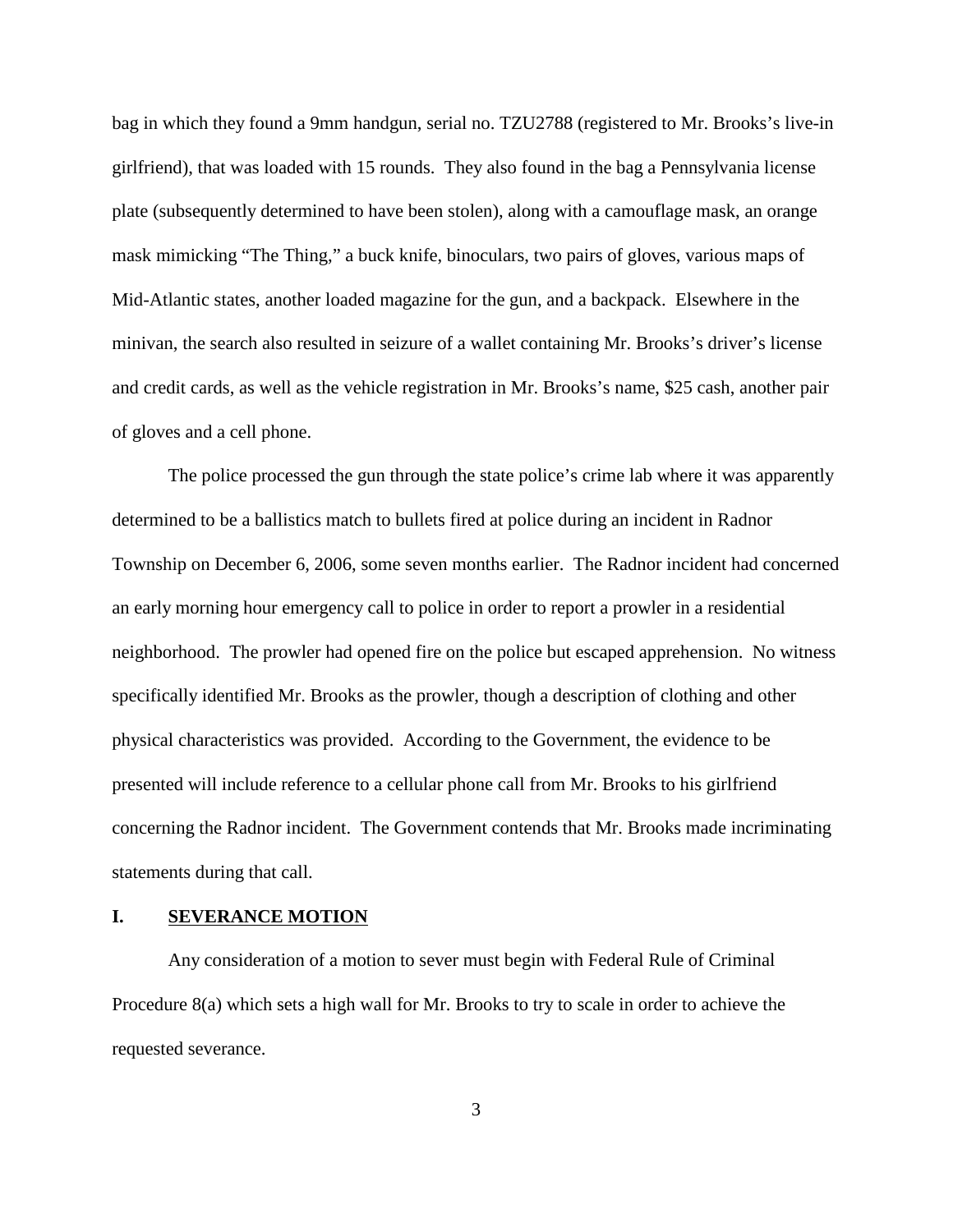Rule 8(a) itself offers considerable flexibility for the joiner of offenses in a single indictment and prosecution, as long as there is some logical relationship between the charges articulated by the Government. Moreover, even if that logical relationship is lacking, in order to achieve severance "a defendant claiming an improper joinder under [Rule 8(a)] must prove actual prejudice from the misjoinder." United States v. Gorecki, 813 F.2d 40, 42 (3d Cir. 1987).

In this case, the Court concludes that there is a sufficient basis for the Government's claim of a nexus between the two counts of the indictment to permit the case to proceed in tact, notwithstanding the seven-month separation of the two alleged incidents. Both counts charge a violation of 18 U.S.C. § 922 $(g)(1)$  emanating from confrontations with police in which the same handgun was implicated, attended by physical evidence and conduct consistent with actual or potential early-morning residential burglary activity in areas experiencing a rash of such criminal conduct. Both events involve an adult male wearing work overalls who, when confronted by police, responded with aggression.

Although the two events were separated by seven months and more than a few miles in two different Philadelphia suburbs, they sufficiently share enough connection to invoke the presumption of judicial economy and service to the public interest addressed by joinder of offenses for a single trial. Zafiro v. United States, 506 U.S. 534, 539 (1993). In short, the charges share, while certainly not overwhelming identity, nonetheless sufficient "transactional nexus" to permit them to go forward together to trial. United States v. McGill, 964 F.2d 222, 241 (3d Cir. 1992), cert. denied, 506 U.S. 1023 (1992).

Mr. Brooks has not demonstrated the risk of unacceptable prejudice (recognizing that any criminal charges presented for trial "prejudice" a defendant in some regard) to overcome the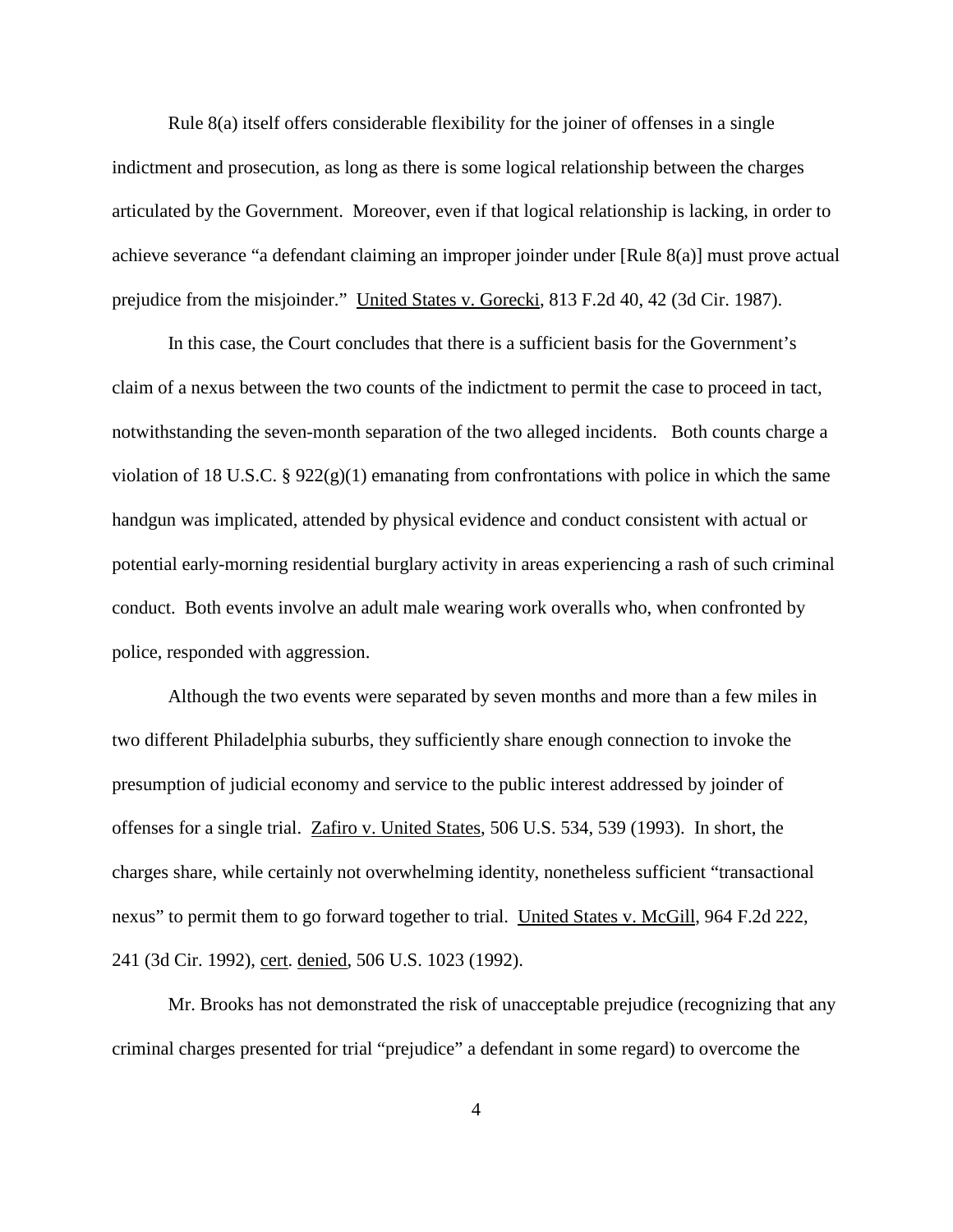favor that the procedural rules and case law hold for a single trial in circumstances such as those presented here. Indeed, Mr. Brooks is obliged to demonstrate "clear and substantial prejudice" if he wishes to achieve severance of these counts, and he would need to persuade the Court that the risk of inconsistent verdicts is markedly less than the prejudice visited upon him by having to defend against the two counts. Gorecki, 813 F.2d at 43; United States v. Sebetich, 776 F.2d 412, 427 (3d Cir. 1985). Unless Mr. Brooks could show (which he has not) that a single trial of both of the pending counts would subject him to fundamental unfairness, the Court must deny this motion. United States v. Quintero, 38 F.3d 1317, 1343 (3d Cir. 1994).

The Court is confident that the defense concern of potential jury confusion between the two events will not come to pass inasmuch as the two incidents that form the cores of the two counts against Mr. Brooks will necessarily be described by the evidence (and counsel) according to their respective particulars. In addition, of course, the Court will admonish the jury to consider independently the two counts and the evidence relating to each of them. There is no reason to expect the jury to either refuse or be unable to follow such an admonition. Indeed, it may very well be that when the jury evaluates the evidence and contemplates the nature and basis of the two charges, the jury could reach a verdict that operates in Mr. Brooks's favor, a result that might be more elusive if each count was separately tried by two different juries.

For these reasons, the motion to sever will be denied.

## **II. ADMISSIBILITY OF SEIZED BURGLARY TOOLS**

When Mr. Brooks was arrested on July 13, 2007, the police recovered from Mr. Brooks's person a screwdriver, flashlight and gloves. A subsequent warrant-based search of the minivan Mr. Brooks was driving at the time of his arrest led to the seizure of the handgun and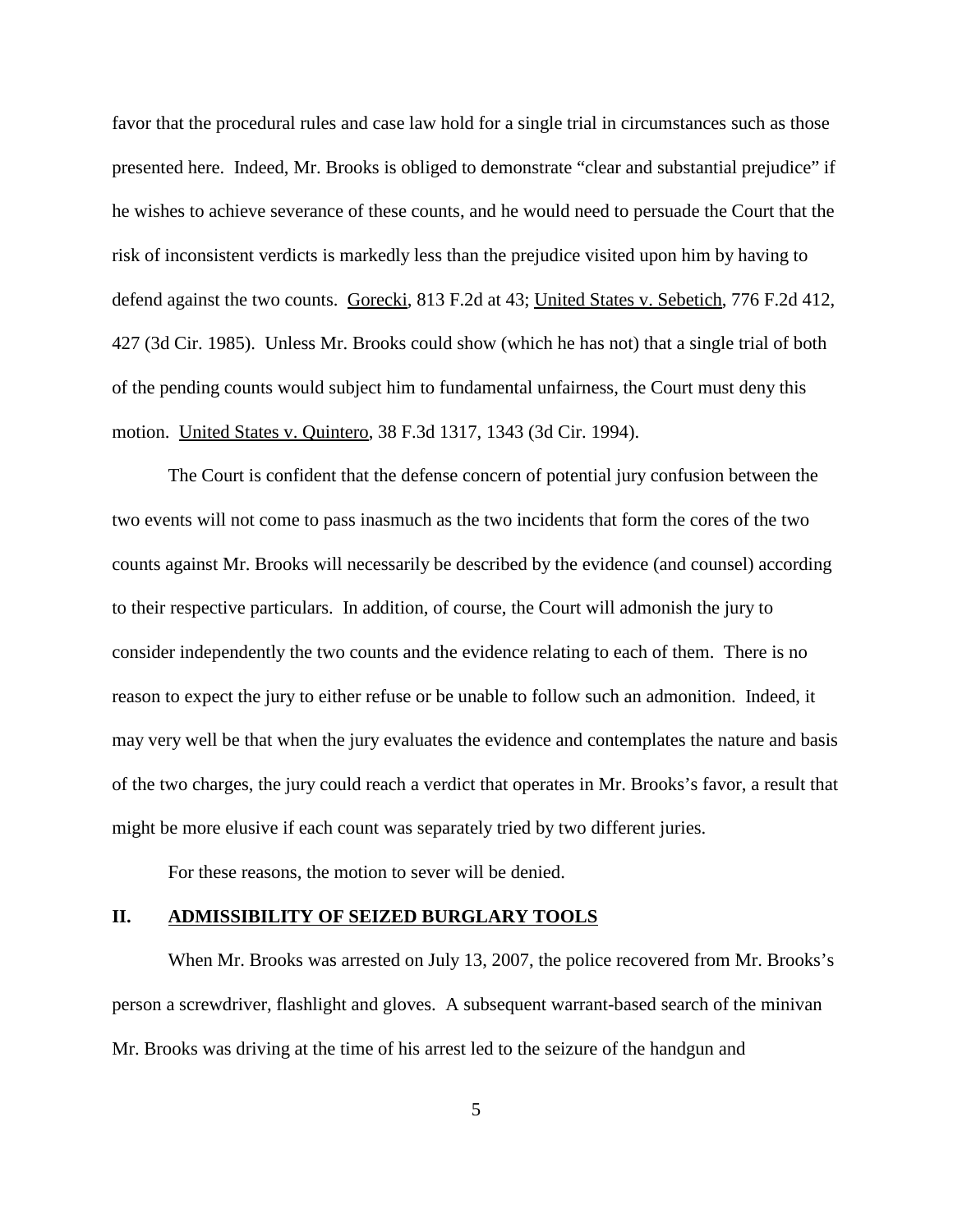ammunition at issue as well a car license plate, a camouflage mask, a character mask, a buck knife, binoculars, three more pairs of gloves, maps, a wallet, a cellular phone and \$25 in cash. Although Mr. Brooks's motion does not specifically list the precise items he asks the Court to exclude from the trial, the Court interprets the scope of the motion as relating to items seized from Mr. Brooks's person, as well as from the duffel bag and elsewhere in the car, namely, the screwdriver, the flashlight, all of the pairs of gloves, the two masks and the buck knife. The upshot of the current motion is that this evidence is not relevant to the charged offenses and, in any case, to permit the jury to consider this evidence would violate Federal Rule of Evidence 403 because of its unfairly prejudicial character, i.e., it tends to portray Mr. Brooks as a burglar, something he is not charged with here, and could result in a conviction premised upon that conduct rather than the conduct charged.

Rule 402 sets out the admissibility threshold concept that evidence must be relevant in order to be considered in the first instance. Of course, relevant evidence is that which has "the tendency to make the existence" of any material fact "more or less probable than it would be without the evidence." F.R. Ev. 401. Mr. Brooks argues that the burglary tools do not figure into a consideration of whether or not he was in possession of the gun on the two occasions, which are the only charges against him. Hence, he contends, the evidence does not meet the relevancy test.

While Mr. Brooks's analysis may be appropriate for the gun possession charge relating to the July 13, 2007 incident, his possession of the burglary tools does fit within the Government's articulation of its theory of how it will try to prove the charge arising from the December 6, 2006 event. In that incident, a prowler in a residential neighborhood was interrupted in the course of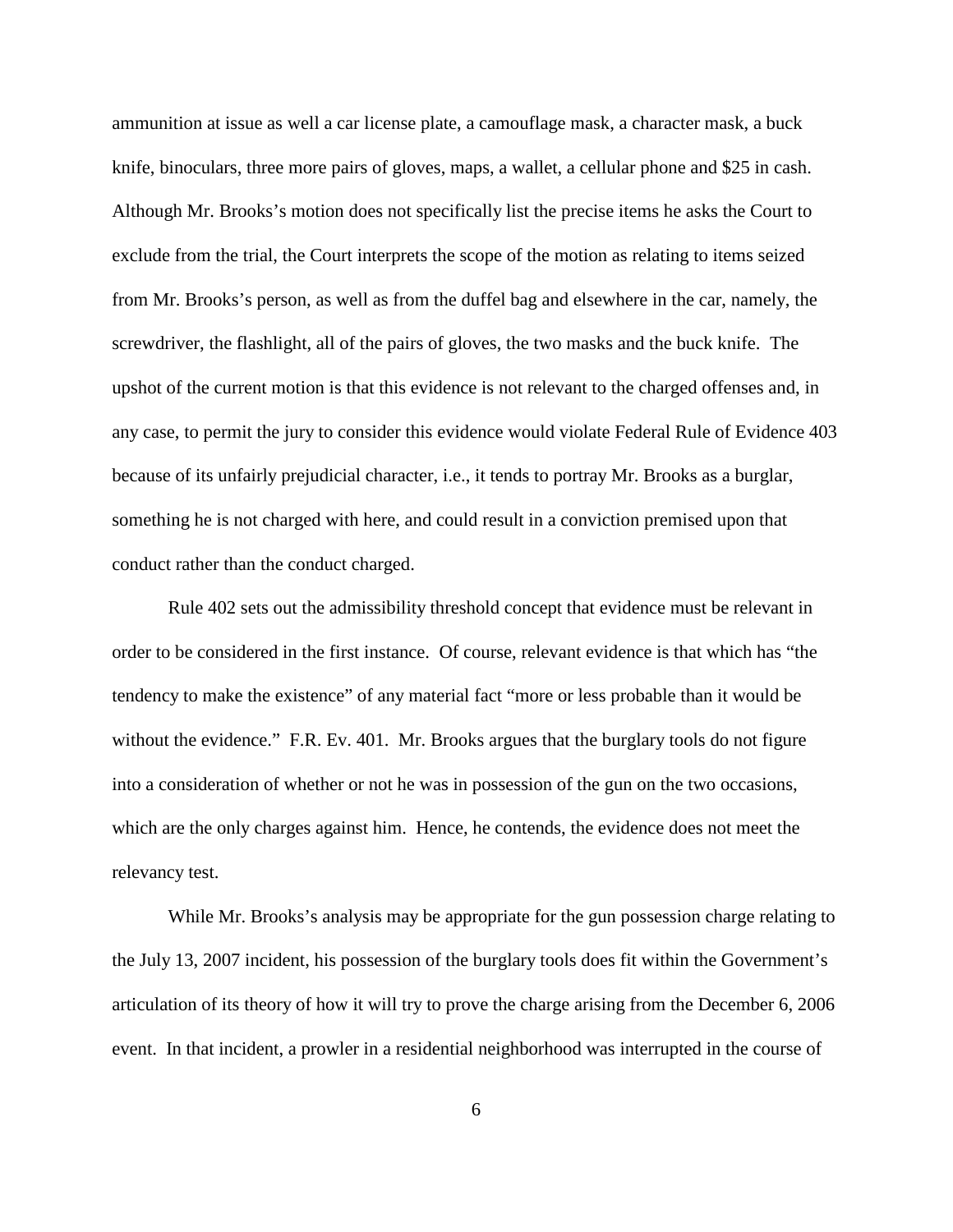burglary-suspected conduct. The offender fired upon police officers as he escaped. The Government contends that the burglary tools circumstantially tie Mr. Brooks to that incident. As such, the Government has at least minimally met its relevancy burden to explain how the evidence would allow for reasonable inferences to be made from the disputed evidence on a material issue. See, United States v. Morley, 199 F.3d 129, 137 (3d Cir. 1994); United States v. Sampson, 980 F.2d 883, 888 (3d Cir. 1992).

With respect to the risk of unfair prejudice visited upon a defendant by probative evidence, the Court is obliged to weigh the competing concerns. United States v. Mastrangelo, 172 F.3d 288, 294-95 (3d Cir. 1999). In this case, while the Government would be hard pressed to make a credible argument that the evidence was needed to make out its case on the July 2007 incident, as discussed above, it does appear to the Court that there is a genuine need for the evidence in order to permit the Government to try to present a logical nexus between Mr. Brooks and the early events. United States v. Srivuth, 98 F.3d 739, 747-48 (3d Cr. 1996) cert. denied, 519 U.S. 1141 (1997). The Court is prepared to closely monitor the Government's use of this evidence so that unwarranted emphasis is not placed upon either it or by references to burglary activities (either by Mr. Brooks or by unknown others). The Court will give appropriate limiting instructions as to the jury's consideration of this evidence. <sup>2</sup> Thus, the Court is satisfied that the risk of undue prejudice will be satisfactorily ameliorated such that there is no "overwhelming probability" that the jury's rational evaluation of the case will be overcome by the disputed

<sup>&</sup>lt;sup>2</sup>Mr. Brooks's counsel is encouraged by the Court to submit for the Court's review proposed language for such limiting instructions for delivery both at the time the evidence is admitted and after all the evidence has been received and the record closed when the Court's complete instructions are presented.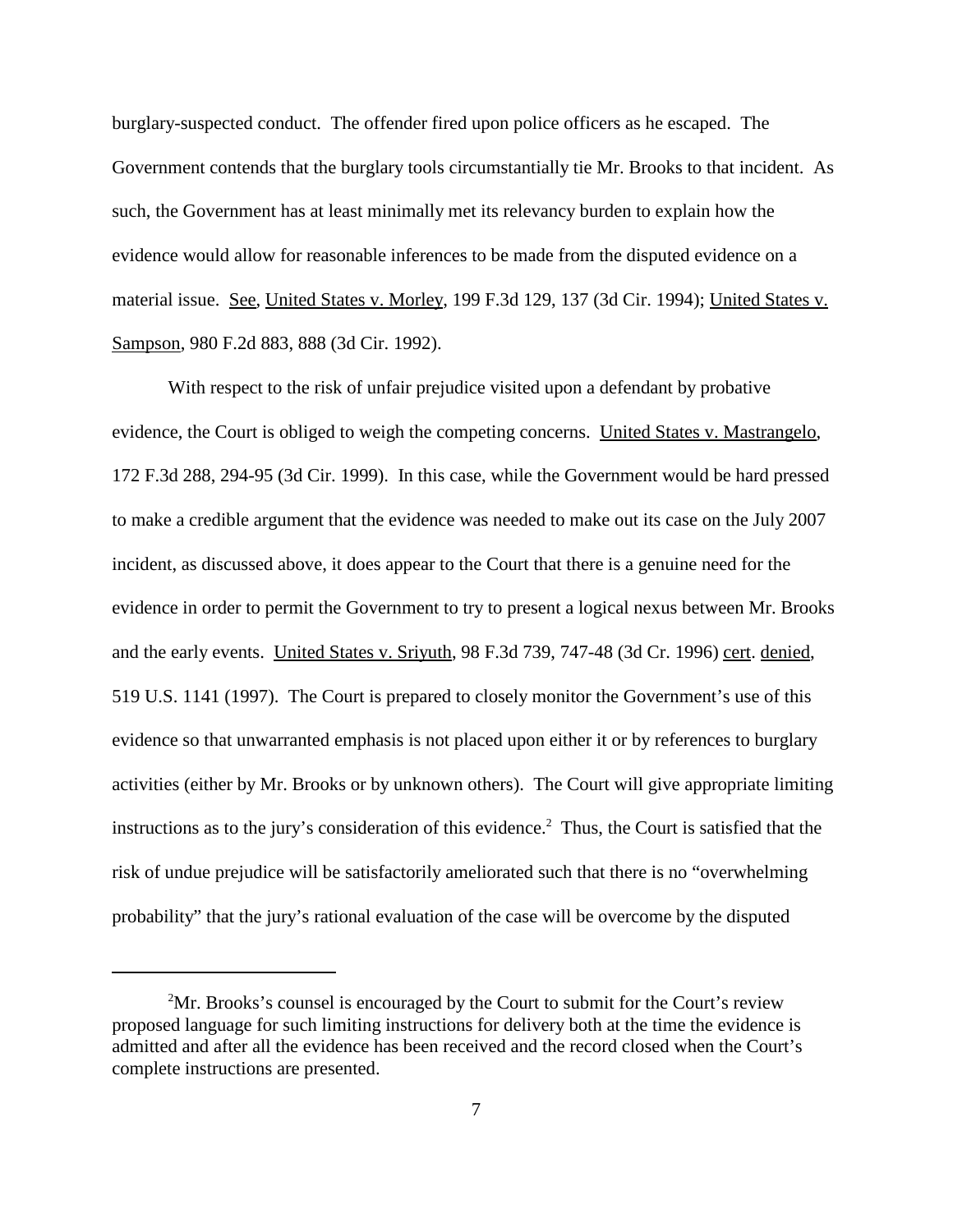evidence. See United States v. Bradley, 173 F.3d 225, 230 (3d Cir. 1999); United States v. Vaulin, 132 F.3d 898, 901 (3d Cir. 1997). Accordingly, Mr. Brooks's motion in limine is denied. 3

## **III. EVIDENCE OF PRIOR BURGLARY CONVICTIONS**

The Government invokes evidence Rules 404(b) and 609 in seeking a ruling that it may offer evidence of Mr. Brooks' prior convictions for burglary. 4

Under Rule 404(b) this proposed evidence may be admitted to prove "motive, opportunity, intent, preparation, plan, knowledge, identity, or absence of mistake or accident." Until the Court has a reason to expect that one or more of these issues (or their functional equivalents) are genuinely involved in this case, there is an insufficient basis for ruling definitively one way or the other on this motion. On the state of the current proposed presentation of this case, it does not appear to the Court that there is any material issue in dispute that would offer the Government a legitimate hook on which to hang evidence of any prior burglary evidence (all of which in any discrete part, the Court notes with caution and concern, is between 14 and 17 years remote in time to any event to be addressed at this trial).

Therefore, unless and until it appears either (1) that a specific issue recognized by Rule 404(b) is genuinely implicated in this trial or (2) that Mr. Brooks will be testifying, because of the remoteness in time and the inherent risk of mistake or confusion, as well as undue prejudice

 $3$ In reaching this conclusion, the Court is also considering the great wariness with which the Court considers the Government's request to introduce evidence of Mr. Brooks's prior burglary convictions, addressed infra.

<sup>4</sup> According to the Government's brief, Mr. Brooks's "prior convictions include approximately 30 prior convictions for burglary during the years 1990 to 1992." (Gov't Br. at 3) The defense does not dispute that general assertion.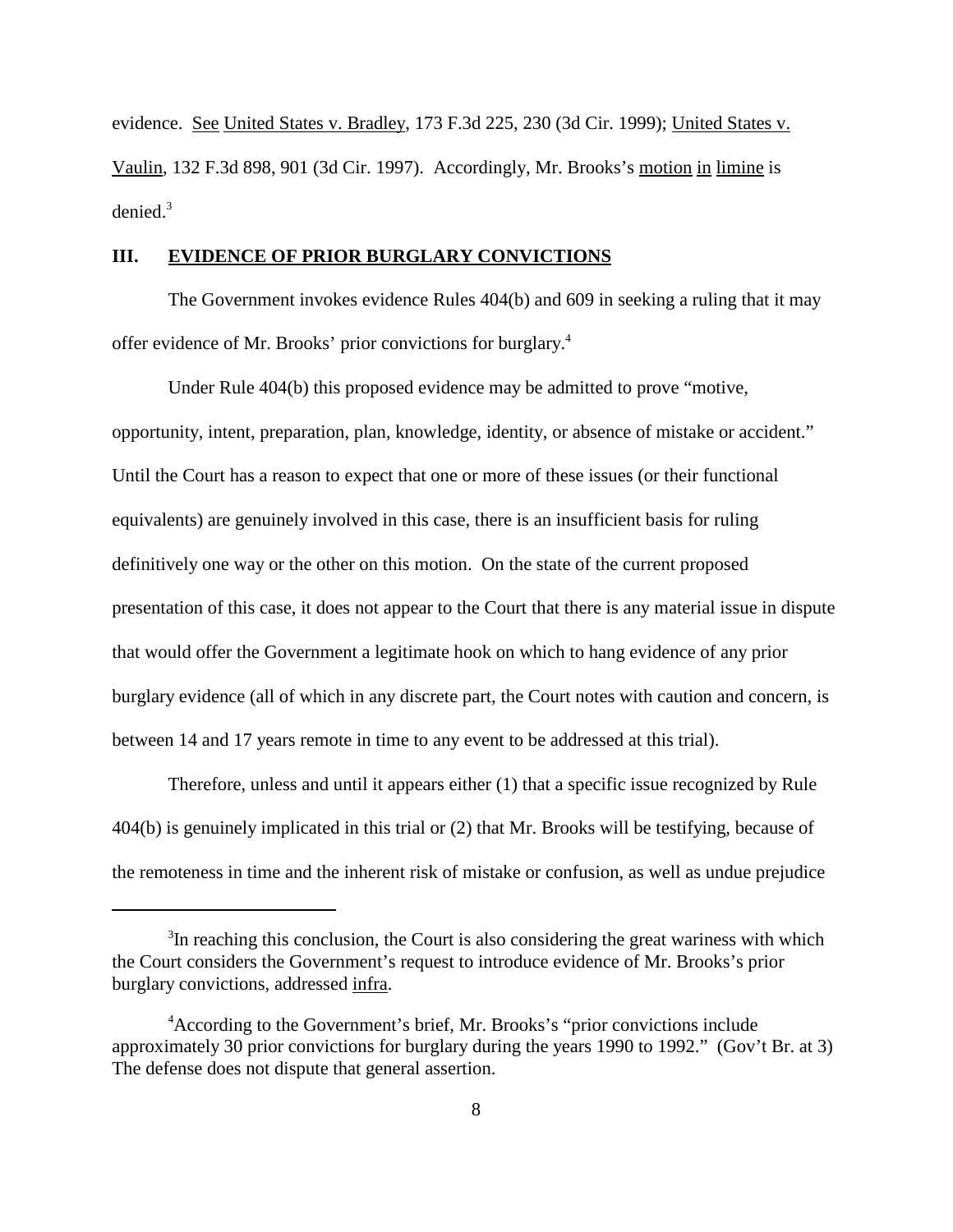or risk of being used as "proclivity" evidence, the Court will not at this time authorize the Government to offer evidence of Mr. Brooks's prior convictions.<sup>5</sup> The Government may raise the issue again at trial if it deems appropriate.

## **CONCLUSION**

For the foregoing reasons, the defense motions are denied and the Government's motion is held in abeyance, pending the start of the trial during which the Government can reactivate its motion to offer the prior convictions evidence.

### BY THE COURT:

S/Gene E.K. Pratter GENE E.K. PRATTER United States District Judge

<sup>&</sup>lt;sup>5</sup>In the event such an issue does present itself during trial, or if Mr. Brooks elects to testify, the Court will undertake a more intense analysis under Rule 404(b) or Rule 609, as appropriate. To the extent the Court may permit the Government to use any of this evidence, the Government will be required to choose no more than four prior convictions that are least remote in time and most useful, in the Government's view, to proving the issue(s) at hand.